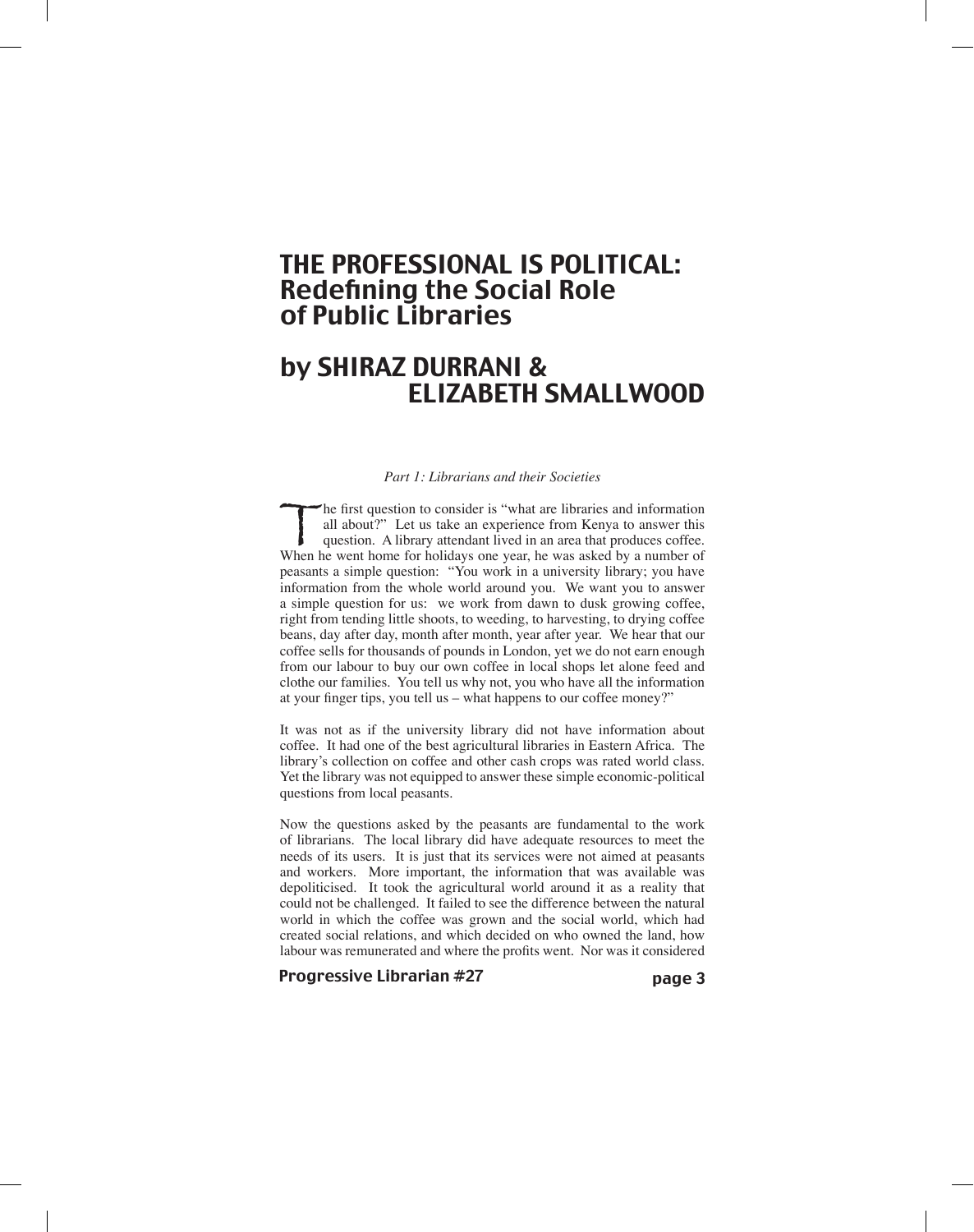necessary to understand and explain that reality, to examine its history and, perhaps to see the need to change that reality – as the Kenyan peasants were demanding.

#### *Globalisation and Effects on Libraries*

The key issue then is to decide what the social role of librarians is. Should they take the social, economic and political situation they find themselves in as "given" without understanding why and how we arrived at this situation? Is it their role to dig deeper into "facts" that are given to them by their social environment? Is it appropriate to see the role of librarians in the same light in which Marx saw the role of philosophers: "The philosophers have interpreted the world in many ways. What matters is changing it."1

But before we consider the question of librarians trying to change the world, we need to question whether they even interpret their worlds. A large number of professional libraries remain unconnected to the social and political reality around them. Their model of a "global library" is much like McDonald restaurant outlets which serve the same product in every part of the world. While this approach may be a useful one in ensuring a standard level of service, and a useful model for maximising profits for the McDonald chain, it is disastrous for libraries if they want to root themselves in their local communities.

Librarians trained to run such global libraries take professional pride in being "neutral" in the social divide all around them. They thus become increasingly isolated from the majority of people in their local communities. Forces of corporate globalisation then push them even further from their communities by offering to save staff time and mental effort by supplying pre-packaged "bestsellers," guaranteed to meet the wants of  $30\%$  <sup>2</sup> of the population – and to boost the profit margins of transnational publishers and booksellers. The success of their libraries is then judged by the number of such bestsellers they manage to loan out. No critical questions are asked or answered here: What is a library all about? What is its social role? Who has the power to make key decisions, and on whose behalf are decisions made?

The "global library," then, is a standard library service that can be located in any geographical, social or political situation, in any historical period, and still be expected to function normally as a "library." The global librarians who run these global libraries take pride in their non-political stand, in their "neutrality" in the social struggles going on all around them. They claim to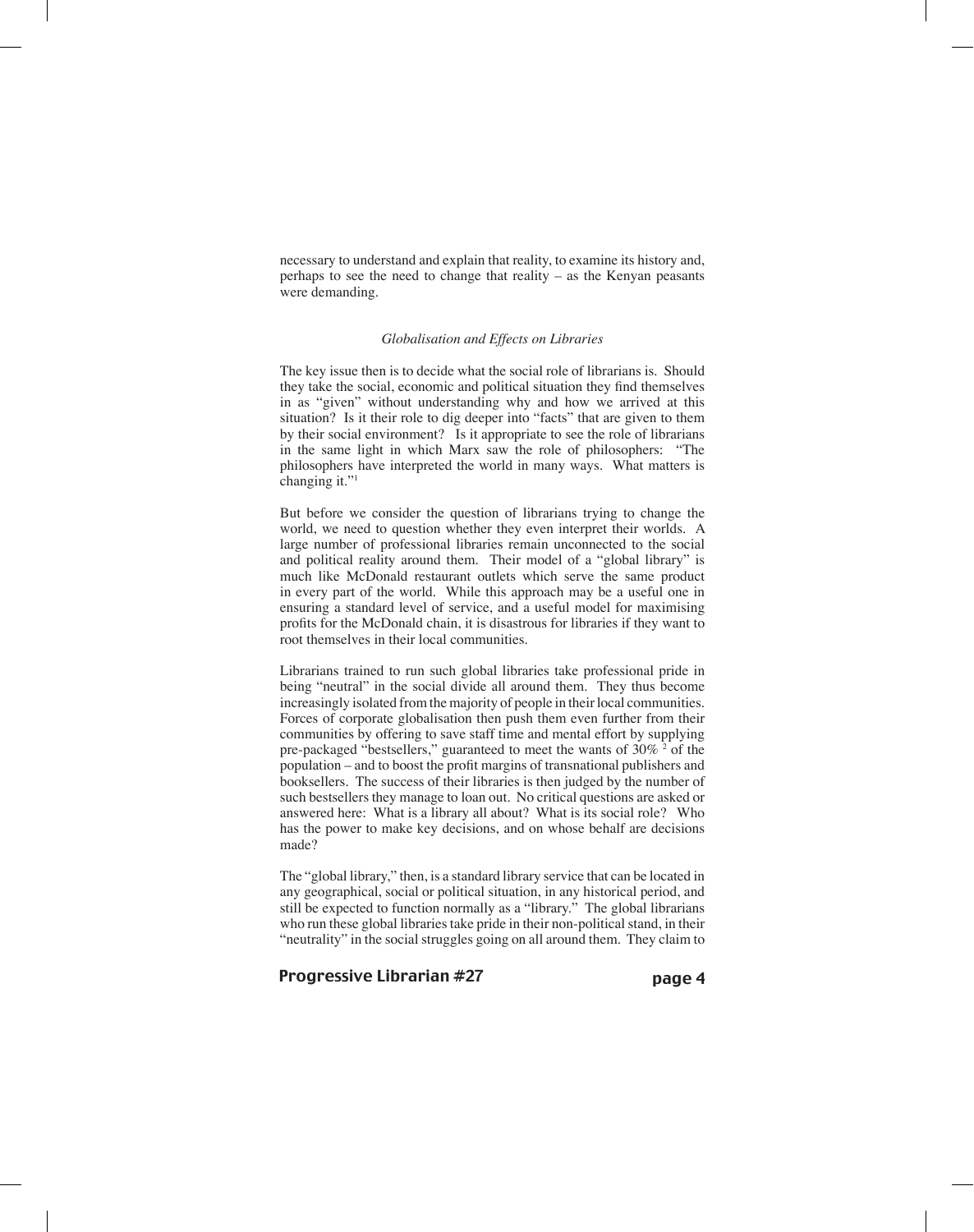be outside social struggles taking place in their societies, somehow uplifted to a loftier position by their "professional" training. Their class position in their societies isolates them from the struggles of working people whose basic need for information is ignored by their libraries.

Corporate globalisation can be described as the "process enabling financial and investment markets to operate internationally, largely as a result of deregulation and improved communications" (Collins). We do not intend here to go into details of what globalisation is and how it affects libraries, as this has been dealt with adequately in a number of sources. 3 However, a key point that needs to be made is that not only are new technologies making it possible to rationalise tasks and work practices, but it makes it necessary to change at a faster rate as technological progress is changing the world around them. At the same time, many traditional library tasks are increasingly being handed over to private companies, rather than being done in-house. As the whole local authority sector is redefined to become facilitators of service rather than direct providers, significant changes are on the way. Other areas of local authority work are also changing. For example, household waste collection is no longer done by local staff; schools and education are being removed from local authority control. It is inconceivable that libraries will continue existing as they now are for very long.

We are not arguing that all changes associated with globalisation are necessarily bad. But we would like to see more librarians in Britain adopting the 10-point plan, proposed by Mark Rosenzweig, supporting "democratic globalism" as opposed to corporate globalisation:

We shall oppose corporate globalization which, despite its claims, reinforces existing social, economic, cultural inequalities, and insist on a democratic globalism…which acknowledges the obligations of society to the individual and communities, and which prioritizes human values and needs over profits.<sup>4</sup>

Iverson explains how the politics of globalisation affects libraries and their local communities. The inherently political role of librarians is clear:

As our global society becomes increasingly based on the commodity of information, power becomes increasingly focused and managed by those with access to information. Those without such access remain marginalized.<sup>5</sup>

However, Iverson notes, librarians often reject any stated political stance, seeing themselves as "neutral service providers" a position encouraged by their training: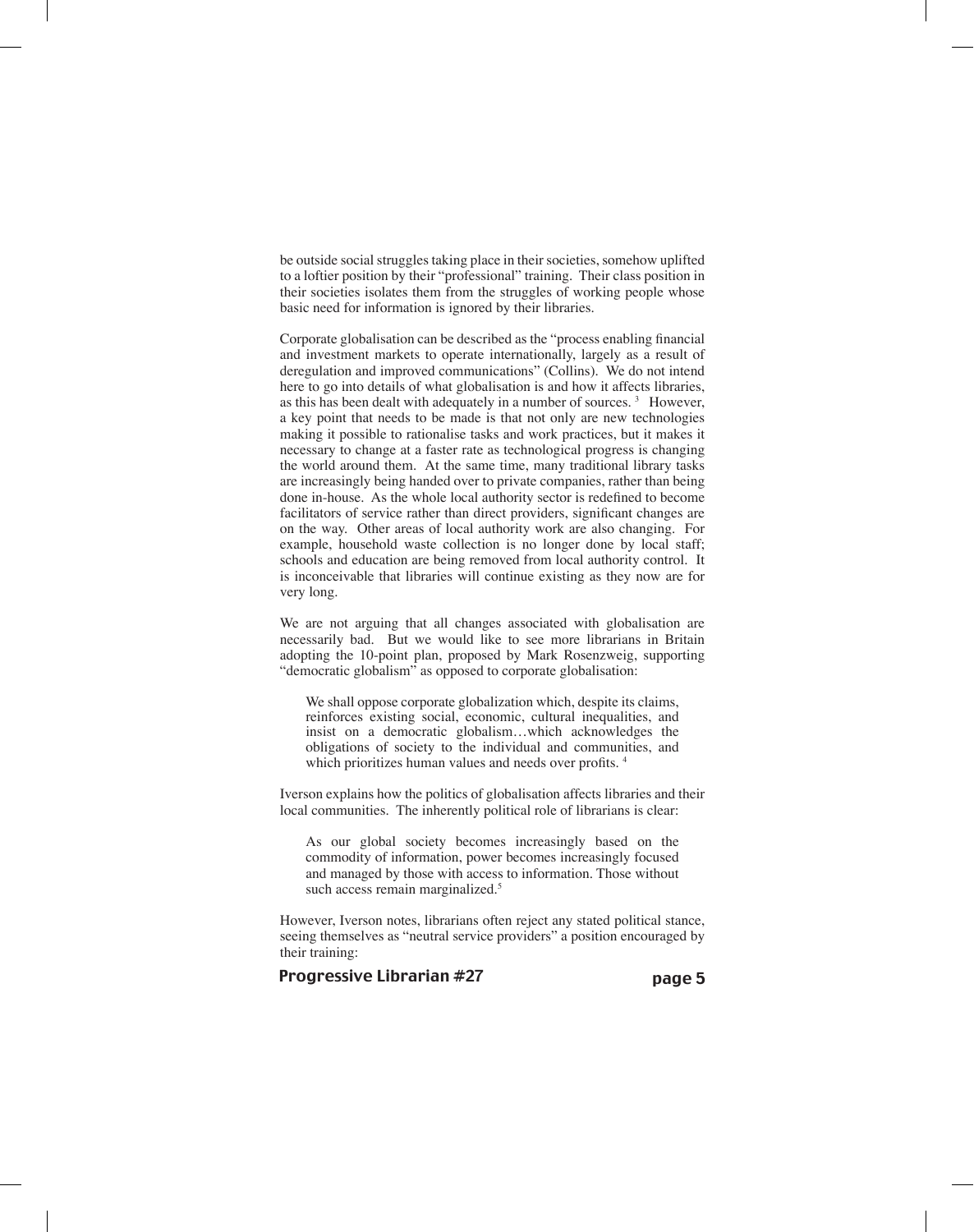While librarians are trained to maintain an objective or neutral stance they are also expected to make decisions regarding "good" and "bad" materials. Unfortunately, they do not often recognize the inherent bias at work in making these decisions…and generally regard the selection of materials as apolitical.<sup>6</sup>

Few librarians have taken Muddiman's warning seriously:

Exclusion thus challenges public agencies like the library service to produce policy and practice which will challenge social division and create a harmonious, diverse and more equal civil society where access to knowledge is a fundamental right of social citizenship. If the public library can rise to this challenge it might begin to successfully reinvigorate and reinvent itself. If it fails, then the public library too, like the poor and excluded communities it exists to serve, might find itself consigned to the margins of the "information" society in the twenty first century.<sup>7</sup>

Faced with a situation where libraries are blindly walking into extinction, it is important that those with conviction and commitment stand up for a new role of libraries in society – and actively practice this new role. In the world ruled by corporate globalisation, it is too easy to drift along with the tide of "neutral" librarianship and do nothing to make libraries play a central role in liberating people, their cultures, and their economies from the privatised future that globalisation has planned for them. This is not merely something that might happen in the future. It is already happening, as Rosenzweig points out:

Trade ministers and negotiators alike are under increasing pressure to expose more services, like education, healthcare, culture…to the market powers of transnational corporations. 8

A new approach, in which real democracy, equality and transparency flourish, is essential.

## *The Myth of Neutrality*

Thus the myth of the "neutral" librarian needs to be exploded. There is no way that librarians are or can be neutral in the social struggles of their societies. Every decision they make – how much to spend on books, which books to buy, what staff to appoint, how to manage the service  $-$  is a reflection of their class position and their world outlook.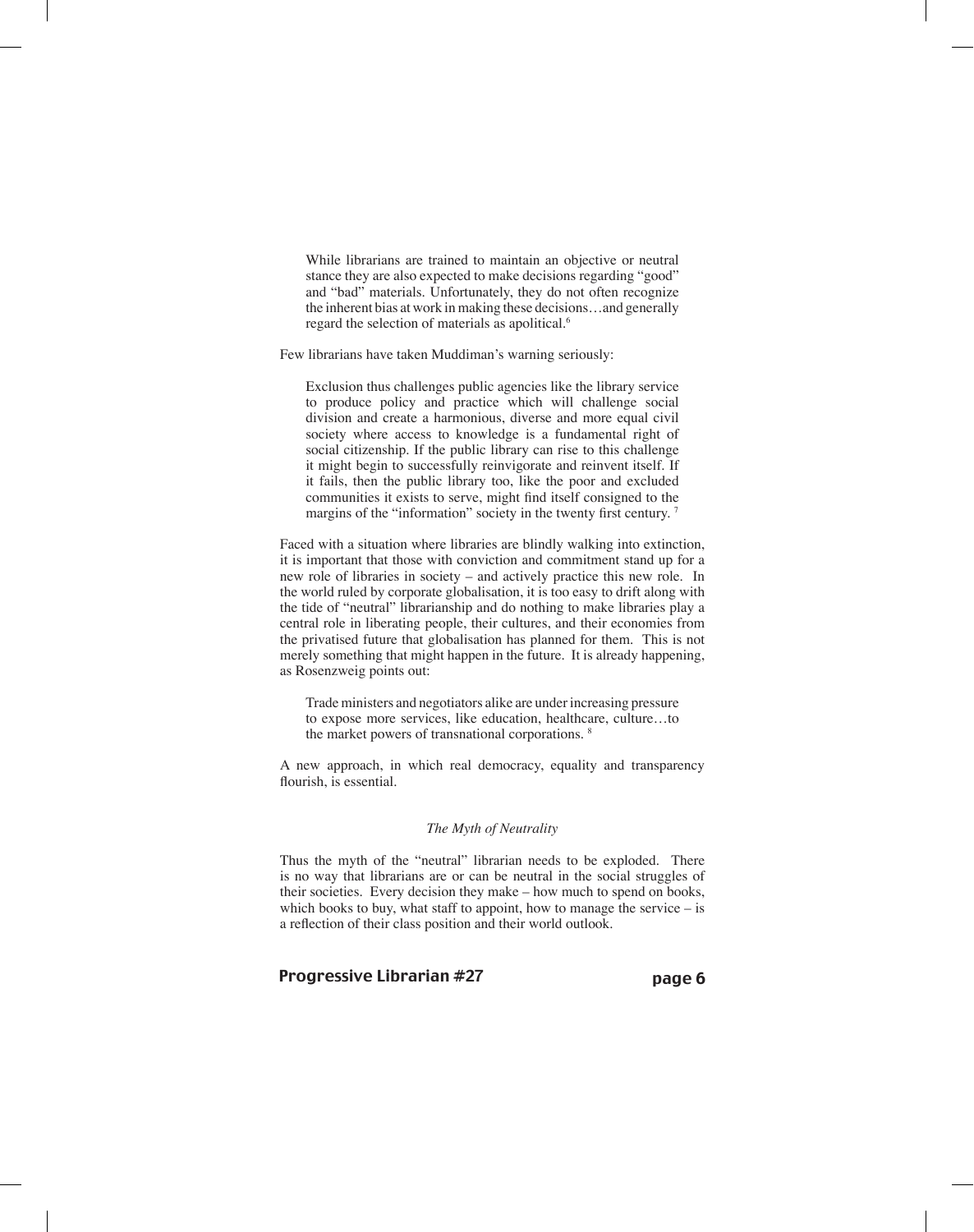What librarians  $do -$  and  $don't$   $do -$  is not merely an academic question. It affects our understanding of our natural and social environment, which, taken in its totality, affects our world outlook, affects what we think and what we do. It influences the minds of the young generation and becomes the prevailing outlook of the adult world of tomorrow.

Manipulation of information, whether conscious or unconscious, is an important matter, not only in local life, but in international relations as well. Recent events have shown how misinformation can be used to generate popular support for wars of somewhat questionable legality, for example when the USA and Britain invaded Iraq, killing thousands of people in the quest for non-existent "weapons of mass destruction".

If librarians are involved in the world of information, then surely they have social responsibility to ensure that people get correct information. It is a matter of ethics that they challenge misinformation, particularly when this is used by a small, powerful clique to wage wars and kill people on false pretexts. But our average "professional" librarians are too "neutral" – or too scared - to challenge the hand that feeds them. At the very least, they need to make alternate views and opinions as freely available as they do the views of the ruling classes. But this is not what the "globalised librarian" is trained to do. However, many progressive librarians in USA are taking a stand for their and communities' information rights against the USAPATRIOT Act which seeks to take these rights away from people. Their example needs to be followed globally.

Two aspects of the job of a librarian can be seen to be to collect and then to disseminate information, in a relevant form and language, to all those who need the information. This gives librarians tremendous power as it is they who decide what material to acquire and how and when to disseminate it. However, the easy availability of information on the internet is fast changing their monopolistic role as it democratises the flow of information.

#### *Libraries and Society in Britain*

There is often a time gap between the emergence of a new social reality and that reality being accepted in people's consciousness. Jacques refers to the gap between the perception and the reality:

we still like to consider ourselves a global player, but in reality we are not: our pretensions are now more like pastiche, substance has been replaced by vacuity… Post-imperial Britain has become deeply parochial – yet we remain almost utterly oblivious of the fact (the liberal elite included). 9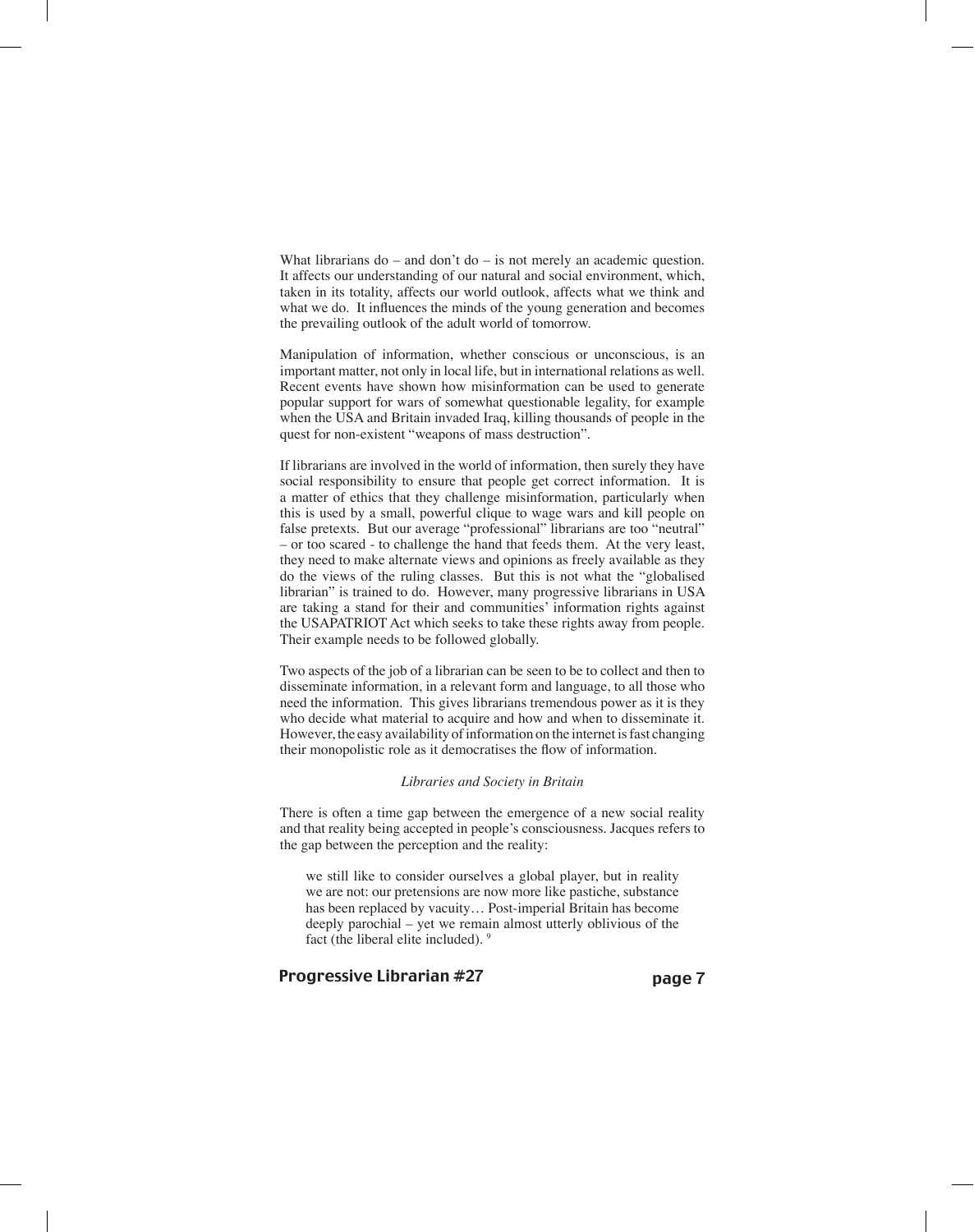Thus, lessons and reality of history are shut out from social consciousness by denying the reality of a new world where Britain is no longer the superpower ruling the world, where China is flexing its muscles to become the most powerful nation in the world. Yet most public libraries have very little relevant material in English from or about China – a fact reflected in the lack of awareness among people as a whole about that part of the world.

In a society that has sought to shut out the reality of a new globalised world, it is not surprising that its libraries have shut themselves in a dream world of presumed superiority and "professional" might. The fact that the library world has not come to grips with changes in British society is a reflection of British society as a whole not coming to grips this new reality.

#### *Creating a People-orientated Library Service*

There is an urgent need to develop a library service that helps to create a new consciousness among people about their society and also about the position of their country in the context of the wider world. Only on such wider awareness can a people-orientated library service be built. Libraries cannot tell people what their "real role" is. They can only provide information to help people decide for themselves.

If there is going to be a true people-orientated library service, it is necessary that there is a clear understanding of social forces within which a particular library service operates. Librarians face a number of challenges today. Let us look at some of them.

The first need is for all librarians to investigate our society and our communities. Mao's recommendation, at a political level, is equally valid in the information field: "no investigation, no right to speak." It is important to understand working people's lives and struggles, be one of them, and then seek ways of creating a relevant library service.

In all societies with class divisions and class struggles, library services tend to be a service for elite by elite, providing a service to the dominating classes and their allies only. In situations like these, the process of liberating the library service for those previously excluded is the key role of library workers and professionals. The challenge is to develop a service that is open to all irrespective of class, race, gender, ability, age, sexual orientation, political beliefs, etc. The service needs to be an inclusive one which reaches out to all who are currently excluded. Yet this task is not easy. The very language of this struggle has been removed from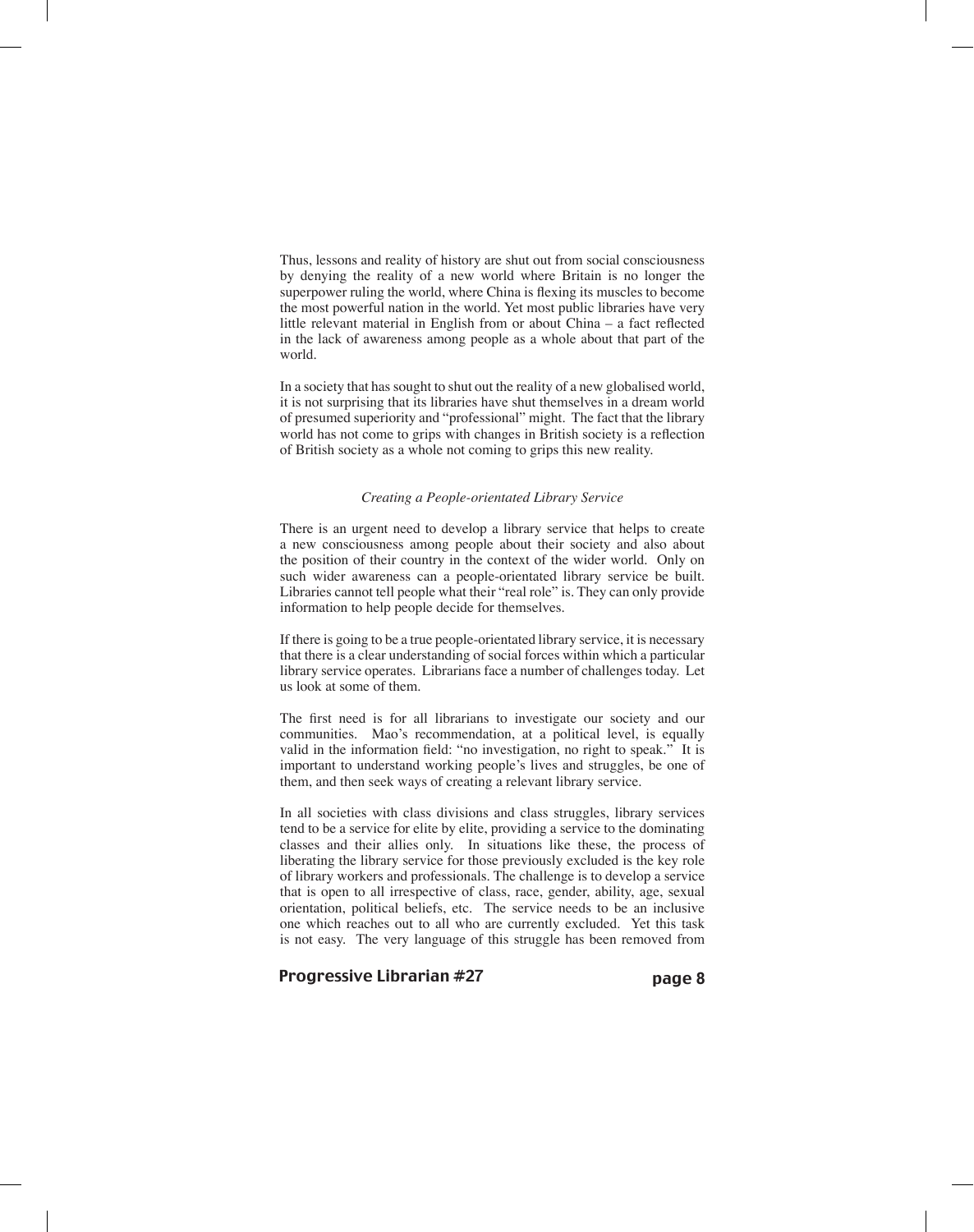the "mainstream" by government action. Thus class differences are not mentioned in government reports and policies; racism is hidden under the bland term "social exclusion" thereby not only removing the reality of racism from public mention, but resistance to it is also disguised as criminal acts or as "terrorism." No society can be serious about addressing social oppression and economic exploitation when it chooses not to admit the very existence of such.

If librarians are to build truly people-orientated libraries, they will need to stop operating in isolation from the progressive forces that are already struggling for liberation. It is thus important that we develop creative partnerships with progressive forces, such as trade unions, workers' and peasants' social, economic and political organisations, youth groups etc. Alliances also need to be made with all those struggling against all forms of social oppression.

But before librarians reach that stage, they need to liberate their minds from the norms of a class-divided society, its social, cultural and political norms. Its information systems and education provides us with a one-sided view of life. We will need to see the whole picture and not just the aspects we are shown. In the library context, we will need to free ourselves from the commandments taught at traditional library schools. We will need to learn not to be "neutral" but, instead, take sides on behalf of those previously excluded in everything we do in order to build an "equal" library service.

As is the case in all social revolutions, there are no specific guide books on how to create a liberated, "open" library service. It is only the actual practice of learning from people that will provide a solution that is relevant to our particular social situation and will help us build libraries without walls.

But just learning from people is not enough. The next, and perhaps the most difficult, step is to turn our ideas into action. This is best done by empowering the excluded so that it is they who decide how our resources are to be used and how our energies are spent. People themselves will then be the best judges of our success or failure. It is in putting these ideas into practice that a people-oriented, "open to all" service can be built.

#### *PART 2: Public Libraries in England*

Speaking to the Society of Chief Librarians in June 2004, the Secretary of State for Culture, Media and Sport, Tessa Jowell, posed a number of challenges to the profession: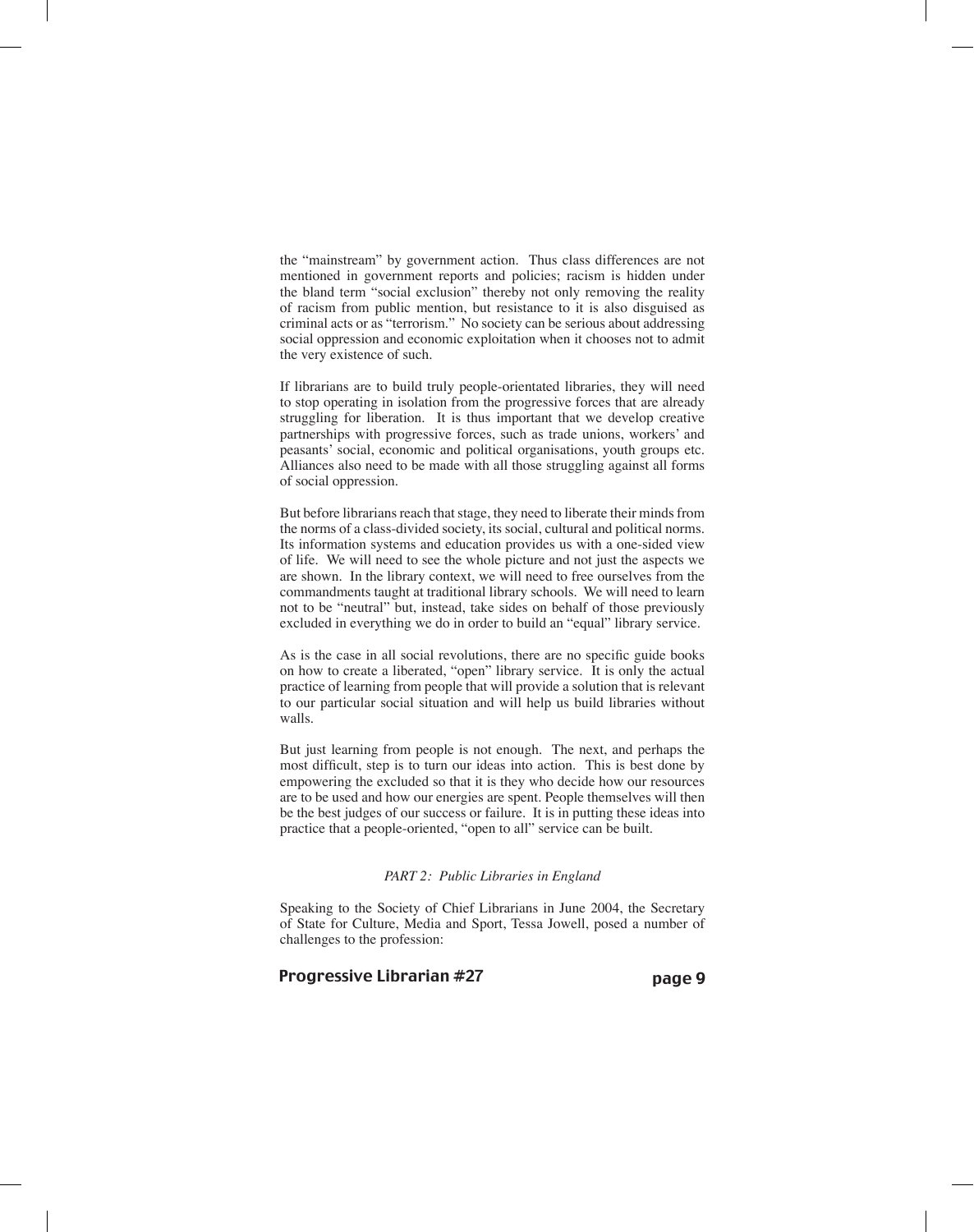This is a critical time for the future of public library services. Although for over 150 years, libraries have given pleasure and provided opportunities to learn, it is now time to ensure that libraries are relevant and inviting to future generations…the challenge is to generate new users…it is important to learn lessons about why people do not use libraries – only one third do, so how do libraries attract the other two thirds? <sup>10</sup>

The Secretary of State made it clear that she wants change in public libraries. She explained what needs to happen so that libraries "become, once again, central points in local communities":

But they can only take back this role if they consult local people, and put them in the driving seat. Not just once, but as a continuous dialogue.<sup>11</sup>

This challenge, however, is not reflected in the initiatives that the Department of Media, Culture and Sport has taken, primarily through the The *Framework for Future*, (F4F) programme.<sup>12</sup> The key development since the publication of F4F has been a programme to put the key points of the Framework into practice, led by the Museum, Libraries and Archives Council (MLA). MLA explains what the *Framework* is all about:

*Framework for the Future*, published by the Department for Culture, Media and Sport (DCMS) in February 2003, is the government's ten-year vision for public libraries – how libraries can best serve their communities in the 21st century. It aims to promote public libraries, give them improved visibility, and to set out why libraries matter.

The *Framework* aims to do this by focusing on three key areas for libraries to develop: books, reading and learning; digital citizenship; community and civic values.

Recent developments led by Museum, Libraries and Archives Council  $(MLA)^{13}$  are positive moves in the right direction and go some way to make up for what some feel to be immense failures of the *Framework*. 14 This includes the "Fulfilling their potential" (2004) programme which provides useful guides to developing services for young people. Other developments include the redrafting of the Public Library Standards, focus on "impact measurement." It remains to be seen how far, taken as a whole, they will challenge and change the foundations of the public library structure in Britain to ensure they meet the needs of all current and potential users of library service.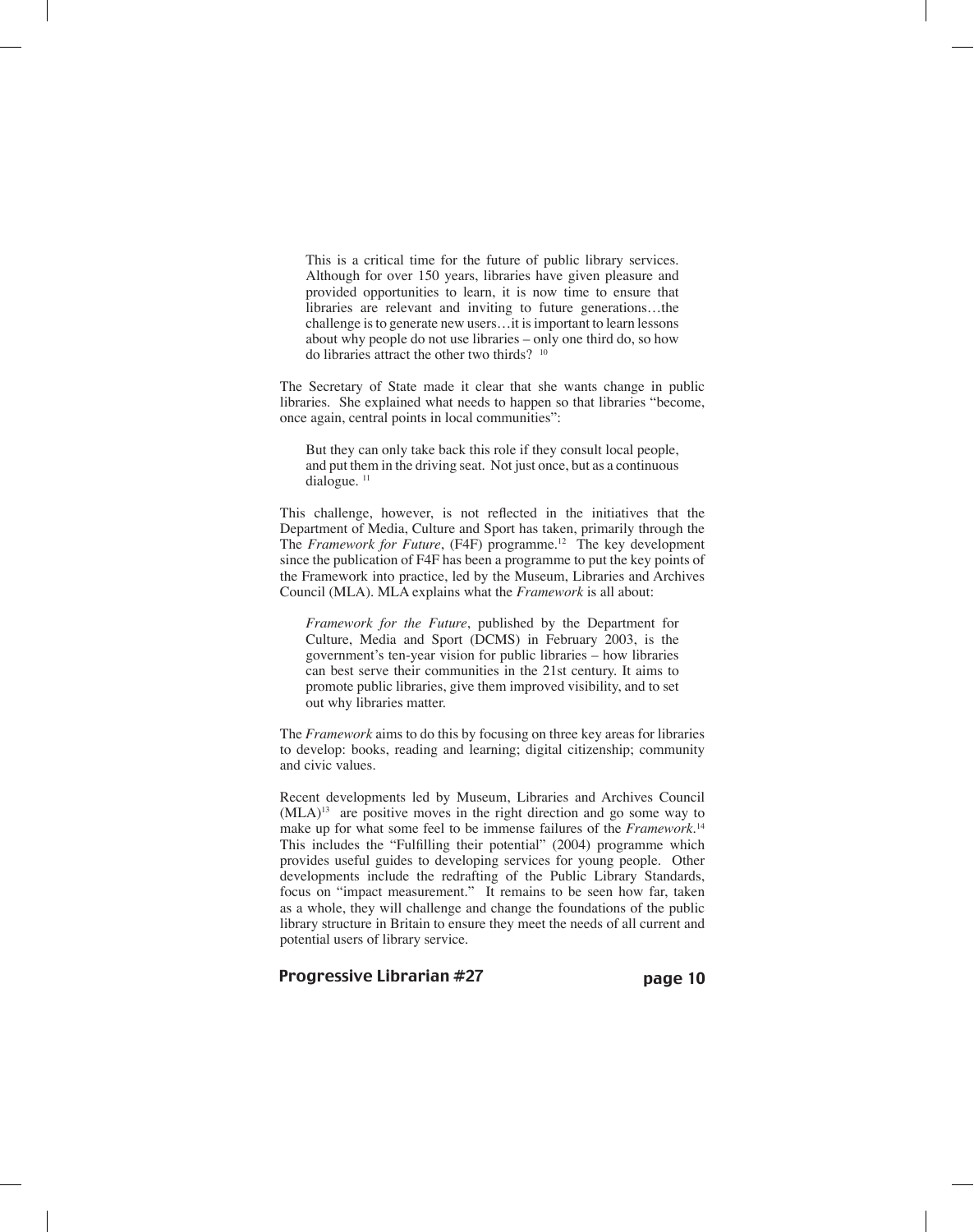At the same time, unless issues mentioned in Part 1 around commodification and globalisation of information, "neutrality" and politics of information services are addressed on a national level, any changes that come about are likely to be partial and not able to address real problems.

Iverson, commenting on the important role that libraries have to play, raises concerns about their role:

I would argue that their role should not be to act in "collusion with the forces which perpetuate disadvantage" but to redefine their role to assist in the establishment of a truly equitable society. 15

British librarians have generally ignored the fundamental issues about the role of public libraries that Iverson raises. The Department of Culture, Media and Sport, through its enthusiastic endorsement of what is perceived by some to be the vision-less F4F, has failed to give leadership to a field desperate for change.

#### *PART 3: The Merton Library Approach*

It is in the context of the Secretary of State's challenge that developments in Merton Library & Heritage Service (MLHS) between 2000 and 2004 need to be seen. Change and development for a relevant service can only be made if a foundation for change has been created.

The following section considers how a changed environment made it possible for a project involving young people to become self-sustaining and, in so doing, create a new model of public library service that sought to place the needs of a particular community at its heart.<sup>16</sup>

#### *Creating Conditions for Change – Staffing Structure & Equalities*

MLHS's staffing structure,<sup>17</sup> introduced in 2003, aimed to address some weaknesses identified in the 2000 structure within an overall perspective of developing a relevant, needs-based service. It was partially driven by the need to make savings in the service in keeping with savings being made in the Council as a whole. The structure was split into two distinct "wings": Operations and Performance Management (O&PM) and Innovations and Development (I&D) in such a way that an equal approach could be mainstreamed. This approach allowed the targeting of services to key sections of communities whose needs have not been fully met. The two-wings approach was expected to ensure that innovative services were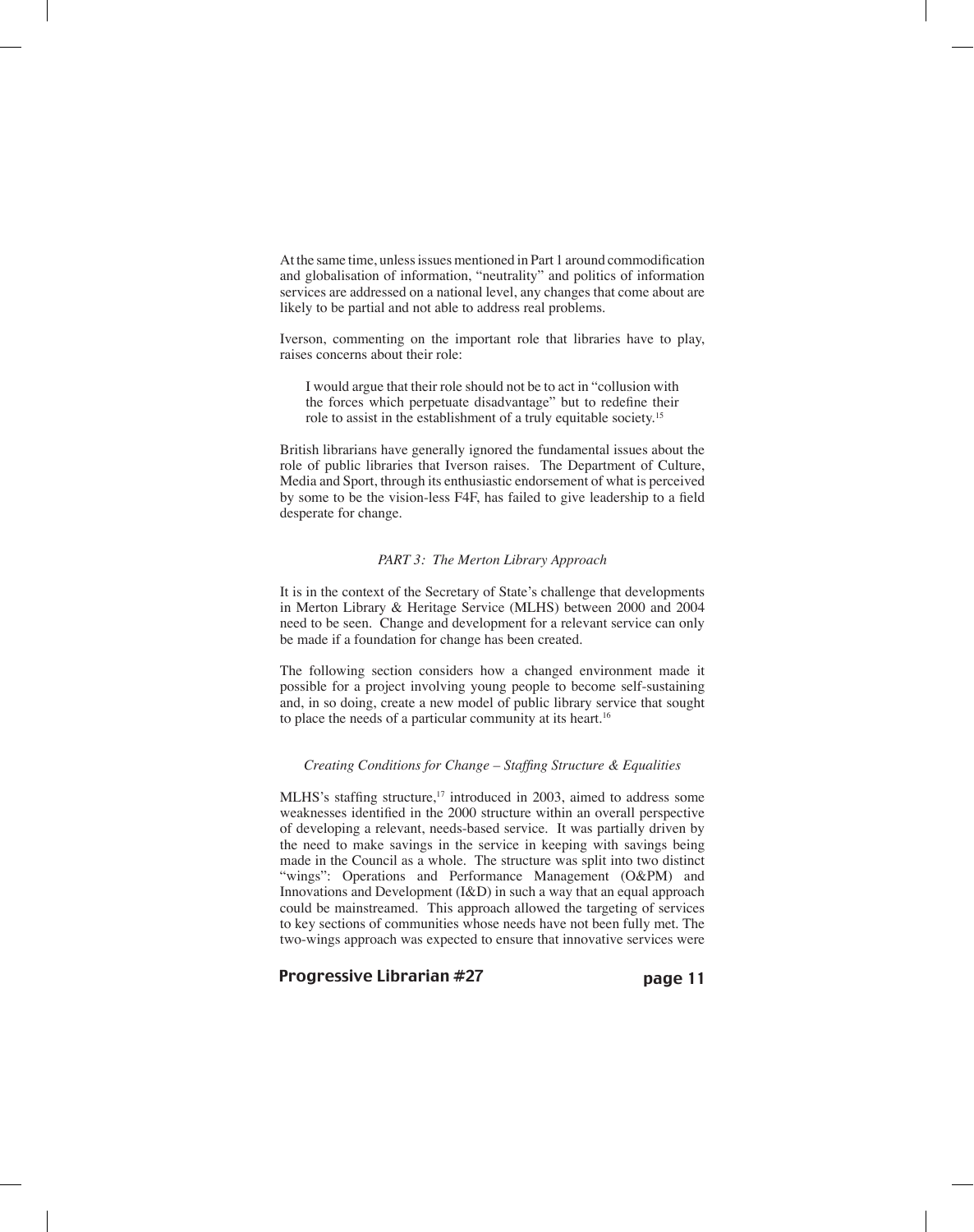initiated and developed in the I&D wing. The O&PM wing was expected to ensure that the day-to-day existing work of libraries was carried on within a strong performance management culture, guided by policies developed in the I&D wing. Its role was also to ensure that new projects developed in the I&D wing would be nurtured and embedded as part of a mainstreamed service. The majority of the staff and resources were in the O&PM wing.

This approach was meant to resolve some of the contradictions identified in the service during the service review beginning in 1998. These included the contradictions between the needs of current users and potential users; between developing new services and maintaining current ones; between resource allocation for new services and allocations to established services. Implicit in these contradictions were the key contradictions between new ideas and "traditional" ones; between staff and managers who support the "traditional" mode of service and those keen to develop a new model of service to meet new and unmet needs of current and potential users.

Two key requirements were considered essential for the success of the new approach. The first was the support and commitment from senior management in the library service, within the Department, the authority as a whole, and crucially, from Members.

The second requirement was the need to address, in a clear and appropriate manner, clear resistance to change from some senior and middle managers who did not support the change programme and were unhappy about meeting the targets set out in the new programme. Addressing such resistance is considered a key factor in ensuring that planned change takes place.

The existence of this resistance was identified as a key risk factor by the team from the Management Research Centre of the London Metropolitan University which had guided the service through the early period of change as part of an ESF-funded change management and management development programme.

Another area where the Service placed a great deal of emphasis was the need to have a policy approach in all its work. MLHS had a deficit of written policies, resulting in uneven practices between library sites. The aim of the policy approach was to address this deficit through the provision of policies that would, through effective performance management, ensure that there was uniformity in service delivery and resource use. At the same time the mainstreaming of equalities, with responsibility for equalities being transferred from the Equal Access Services cost centre to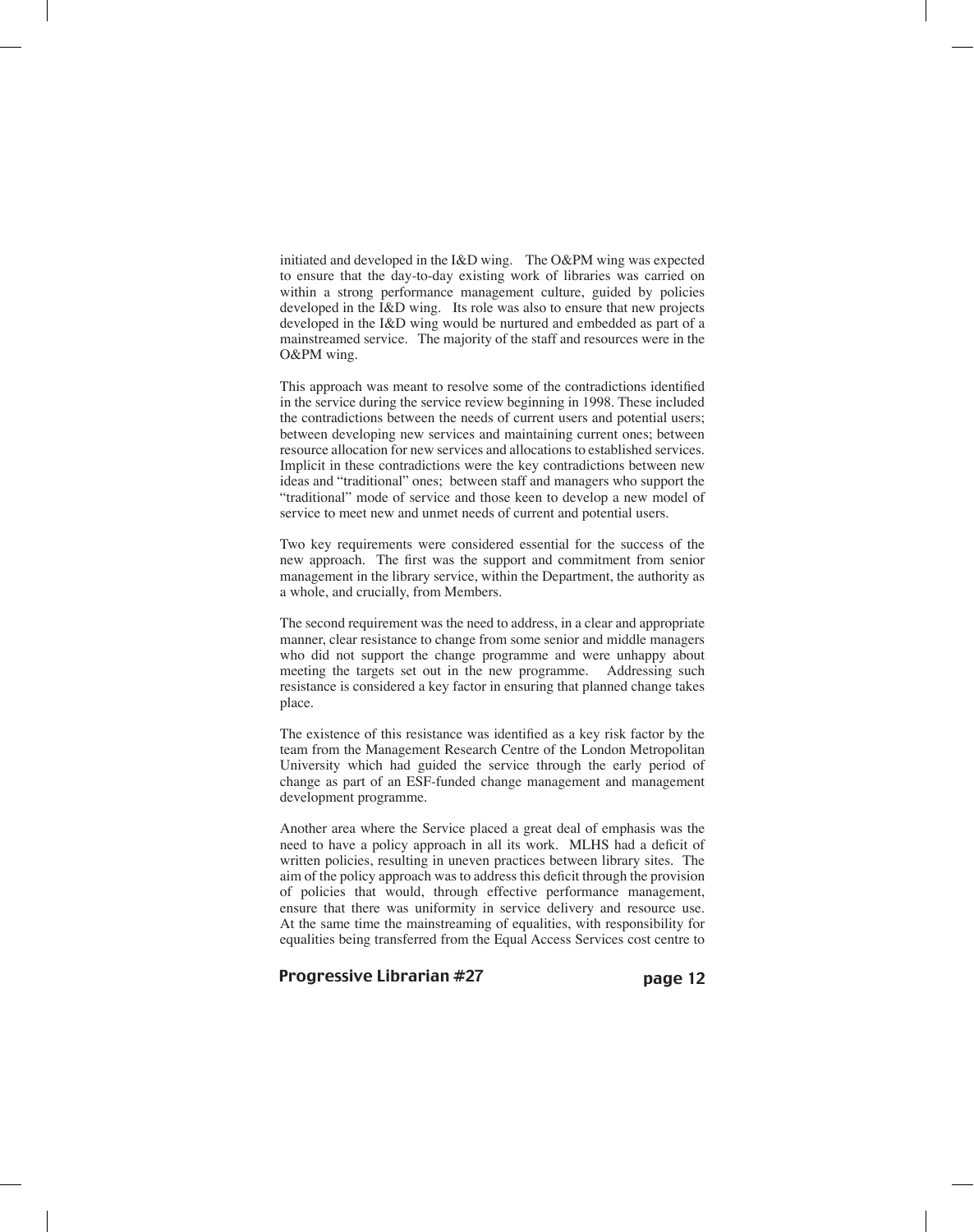individual libraries was also to be governed by the policy and performance management approach, with the overall strategy being decided by the Libraries Senior Management Team.

The staffing structure recognised the fact that public libraries are at a crossroads. The Audit Commission report, "Building Better Library Services" (2002) notes that while libraries have a place in people's hearts, they "are losing their place in people's lives." Libraries thus need to change if they are to be relevant to the communities they serve. MLHS believed that, for public libraries to be relevant, they needed to respond to needs within local communities and that they needed to be well placed to respond quickly to changing needs. This, it was realised, would necessarily involve moving away from the traditional "books based" approach to embrace a closer focus on informal learning through a wide variety of activities, providing information through a variety of means that would help people in many different aspects of their lives. Additionally, it would mean the recruitment of people with the types of skills not traditionally found in libraries e.g. skills in working with youth.

#### *Innovations Project Approach*

In order to develop the needs-based approach, MLHS developed a number of strategic partnerships, enabling it to acquire new skills and enabling it to focus on what were key needs in Merton. The development of an innovations projects approach was thus a response to the need for change on several levels. It was recognised that the new staffing structure had to do the following:

- Respond to community needs
- Mainstream equalities
- Develop new skills within the Service

The aim of the innovations projects approach, therefore, was to take a targeted approach to outreach, develop library services based on need, which could then be embedded into mainstream service delivery. Such an approach was a key part of the new staffing structure, which had policy and performance management very much at its core.

The Innovations and Development wing was thus set up with key aims in mind:

• To mainstream equalities through a policy approach (the implementation of which would be performance managed by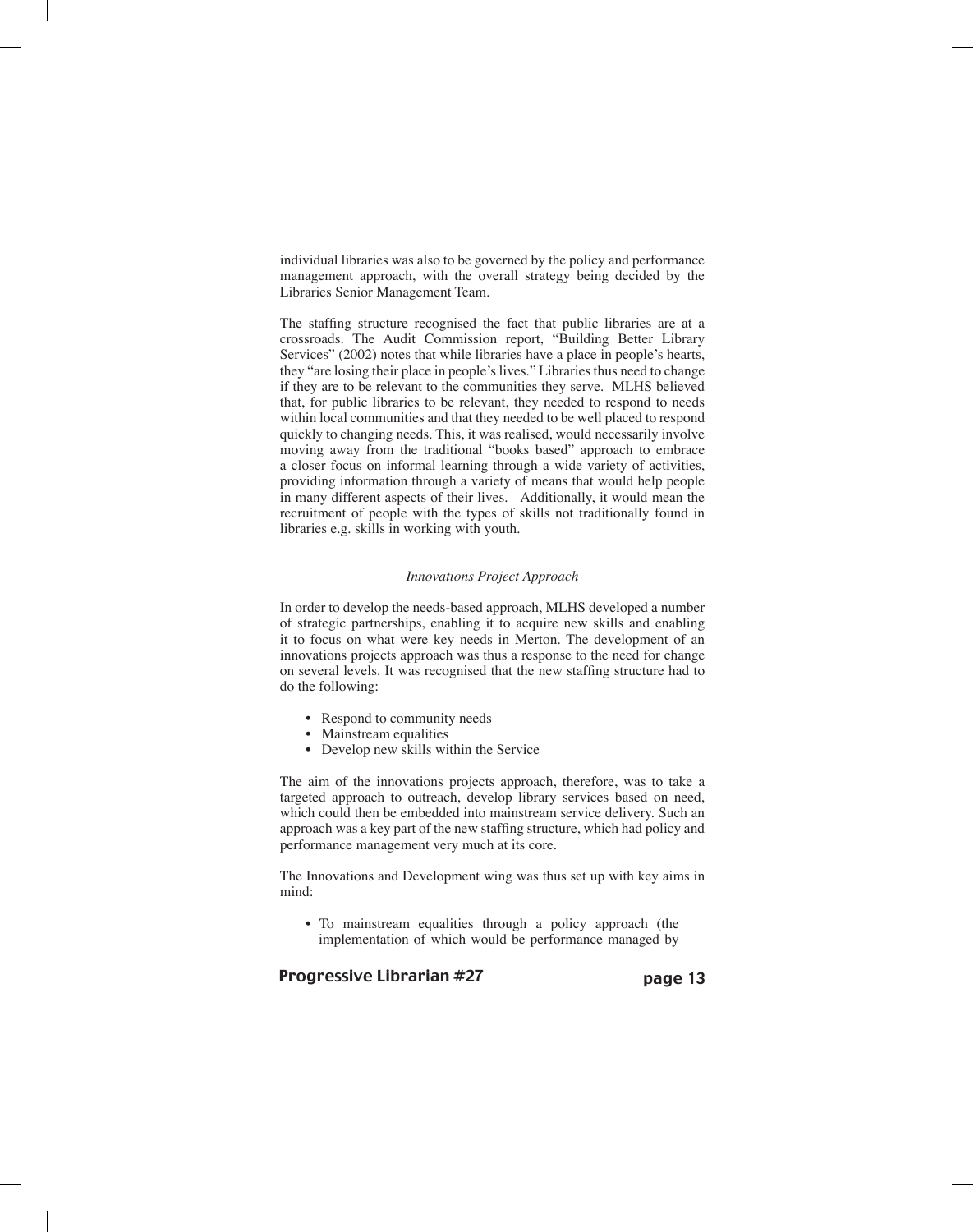the Operations and Performance Management wing)

- To develop new services and reach out to marginalised groups of people via a programme of "innovations projects" targeted at specific groups
- To develop policies to support the mainstreaming of new services
- To ensure that managers and staff at all levels and sites take ownership and responsibility for services to all groups and communities in the catchment area of their site.

It was recognised that library services needed to develop and reach out to a wide range of people. At the same time, budget restrictions did not allow the service to increase the staffing establishment. MLHS's response was to develop a number of partnerships both within, and without, the Council, allowing it to target key groups of people, using dedicated staff, in developing new services to these groups. Staff were either wholly or partly paid for by the partners.

There was a shift in the service focus as part of the new staffing structure. The previous approach was to devote staff and resources towards Black and Minority Ethnic (BME) communities. However, this did not allow MLHS to develop services where the needs were greatest, and targeting services to BME communities, irrespective of needs, began to create unnecessary tensions among staff and communities.

The new focus was on age, as age was seen as the one equality issue that cuts across all groups. With a mainstreaming equalities approach the aim was to ensure that, within each age group, all equality aspects are addressed e.g. race, disability, gender etc. By adopting this approach, the Service contributed to community cohesion and reduced the tensions that could exist when one community feels that resources are being directed away from its services to services for other communities in a narrow area. MLHS was therefore taking a needs-based approach to ensure that the limited resources were targeted to meet the needs of current and potential users.

#### *Why the Innovations Projects Approach?*

It was decided to use a project approach to bring about change and development in the service. This approach has a number of positive aspects, for example:

- Allowed risk taking
- Could be stopped if they did not meet requirements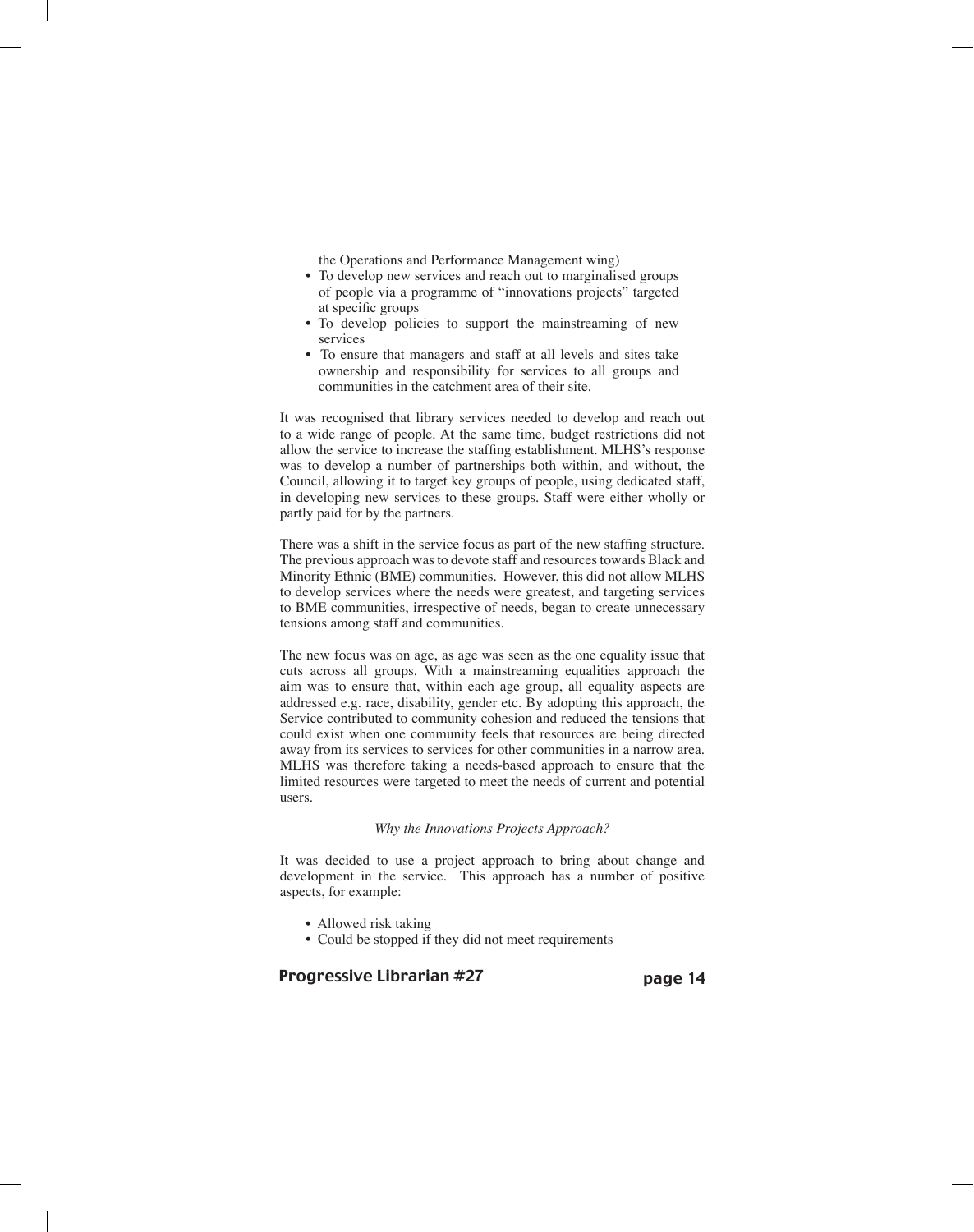- Could be operationalised if successful, thus becoming part of the "mainstream"
- Could develop new partnerships
- Could generate new resources
- Could help connect libraries to sections of the community not using the service before
- Could develop new skills in staff

Space does not permit consideration of all Innovation Projects, so there follows a focus on one project only, Merton Sense, and an examination of its development.

#### Merton Sense *Innovations Project*

This section focuses on one of the Innovations Projects, *Merton Sense*, as an example of how libraries can be community, rather than management, driven resulting in relevant, sustainable services responsive to community needs, as dictated by the community itself.

Recent reports on public libraries reveal declining usage of libraries by young people. New and creative ways of reaching them need to be found to attract them to use the service. Discussion with Merton's Youth Service revealed that young people in a less advantaged part of the borough were interested in exploring creative avenues not available in the local area. MLHS consulted with a group of young people, which revealed that they were interested in setting up and running their own project – a magazine by and for young people. MLHS, seeing this as an opportunity to connect with young people, worked with Merton Youth Service to provide the space, ICT facilities and staff support needed to bring the magazine into being.

#### Merton Sense *Leads the Way*

The magazine was called *Merton Sense*, a title chosen by the young people themselves. Its aim was to connect young people, many of whom were from socially excluded groups, with their library service by actively engaging young people in designing the new service. The magazine was then produced by them with financial and management support from the library service.

The first need was to find a home for the magazine. Thus was created the "Youth Space" in the newly established Innovations Unit based at Mitcham Library. The Youth Service provided computers which set the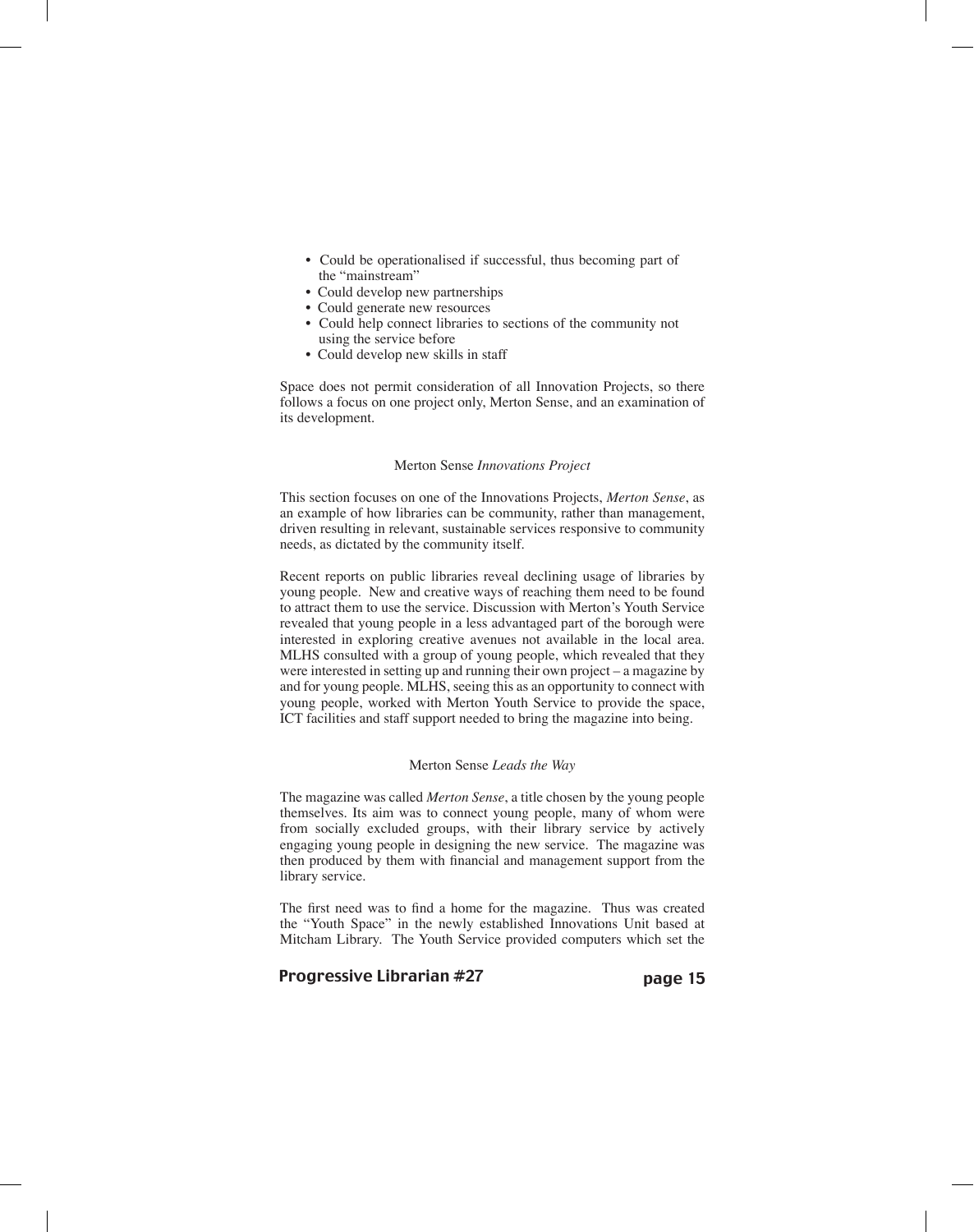group going. The young people themselves decided how they wanted the space decorated and what furniture they wanted.

The youth group consisted initially of about 12 young people, and grew to over 45 within the first year. This number has now grown to over 50 young people aged between 14 and 24 years old. The staff time that went into the support of young people producing the magazine was very important to the project. Often, library staff spent additional time in the week working with group members on article writing and graphic design to make their pieces presentable for the magazine. *Merton Sense* works with some writers for whom English is a second language and believes that all young people have something to add, irrespective of their varying abilities. However, such young people benefited enormously from the input of staff who were able to advise them on writing in English. The qualitative nature of staff input enabled young people eventually to write without any assistance and, as such, was highly empowering. The success of *Merton Sense* would thus not have been possible without the commitment and input of MLHS staff.

The group produced the first issue of the quarterly *Merton Sense* in June 2003 with a print run of 1000 copies. A network of writers has been set up with different young people from around the world. Writers from Australia, Spain and the USA have already printed articles and plans are in place to encourage writers from Kenya, Pakistan and Brazil to contribute articles. *Merton Sense* has empowered the young people of Merton to take action and put their views and ideas into a creative and enjoyable experience. The group has learned about writing styles, how to compile a magazine, cohesive teamwork and working to reach deadlines.

Many of the young people involved with *Merton Sense* had never used the library service; some had never even been inside a library! As a result of MLHS initiating this project and introducing young, hitherto, non-users, to the libraries they are all now members of the library service and much more aware of the diverse resources available to them. Libraries have also been an invaluable resource for the group in terms of background information for writing and composing articles electronically and in book form.

A retired journalist who had worked for the BBC was a volunteer through the Lending Time Project. He offered support and advice for a while, from a professional perspective, on how to compile a magazine, and provided invaluable experience on writing styles and skills and on how to compose articles. His involvement was one example of how MLHS encouraged intergenerational work. The magazine has developed in many areas the skills of the young people involved. These include ICT, writing styles and desktop publishing, thus improving their employability and further education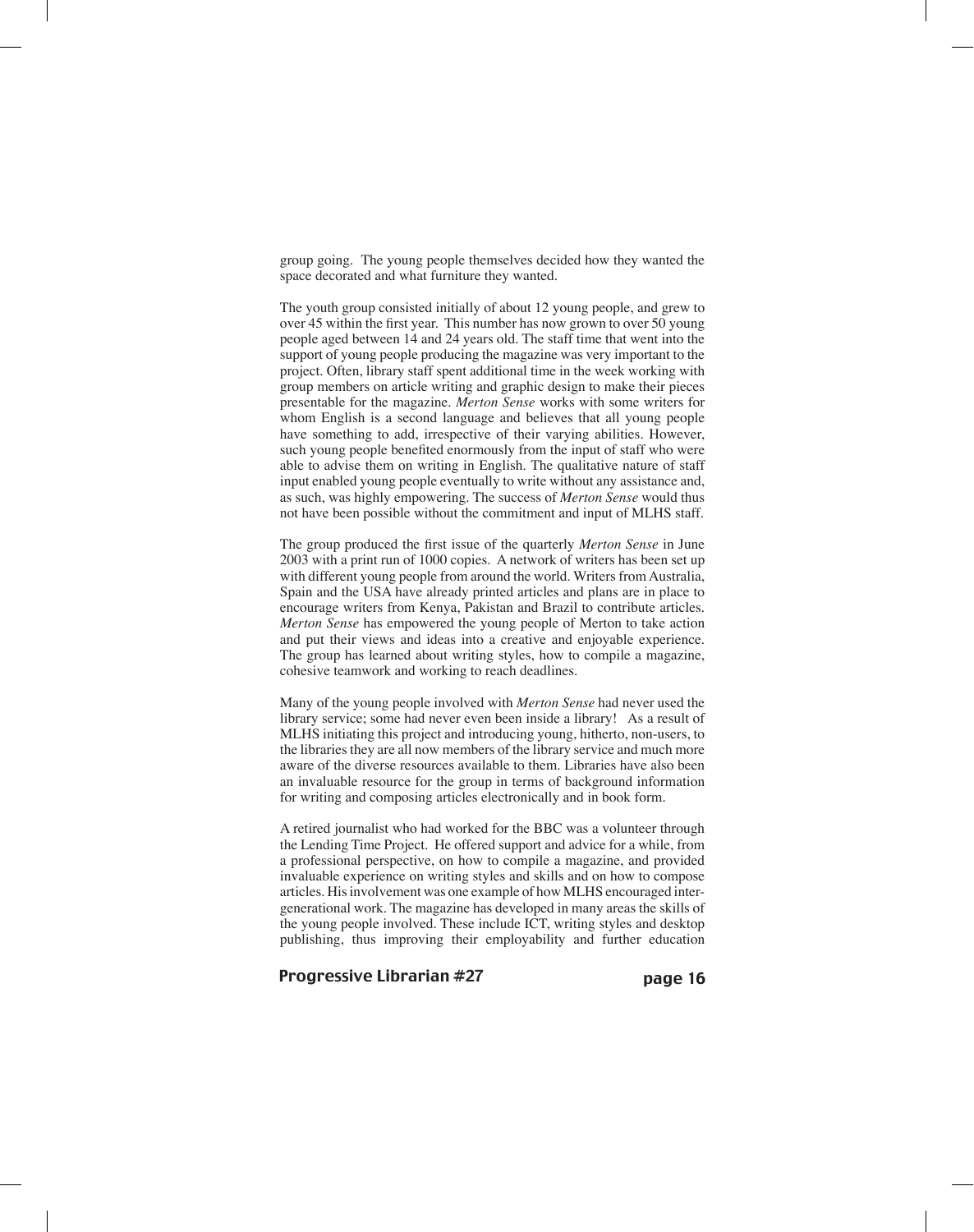options. The Welcome to Your Library Project, through its connections with Asylum Welcome, provided the group with young people who were new to the country and were from an asylum seeker or refugee background. The magazine gave them the opportunity to interact with other young people who might, or might not have been from a similar background. For those not from a similar background, this experience helped to gain a greater understanding of refugee and asylum seeker issues.

### *Some Outcomes*

The magazine connected many young people, some of whom had never used the library service before, to the libraries, but perhaps *Merton Sense*'s greatest achievement is that it has empowered the local young community and brought a tremendous sense of community amongst the team and its readers.

Among achievements of the magazine, the following can be listed:

- Involves communities: Wide range of youth from different groups are able to speak not only to youth but to the wider community of Merton through the pages of Merton Sense. The young people are now openly tackling, maturely, difficult subjects that are of interest to a wide group of people.
- Encourages reading: The use of the internet and library resources to research articles is now commonplace among the young people involved in the Project. *Merton Sense* itself is a literary product.
- Encourages learning: Participants have developed a wide range of new skills in a friendly, informal manner – these had not been provided by the formal educational sector. Besides the "job specific" learning of publishing skills such as ICT, layout, design, desktop publishing, writing styles, artwork, editorial work, etc, the young people have also developed a wide range of social and leaderships skills, such as team working, people skills, dealing with difficult issues in a mature manner,
- Shares information: *Merton Sense* speaks not only to young people, but to the whole community and keeps all informed of a wide range of issues from a youth perspective.
- Has the potential to be developed and adapted elsewhere: The model developed in Merton can work anywhere, with appropriate management support, resources and quality staff input and a trust in young people. In fact, the approach can also be adapted for other projects.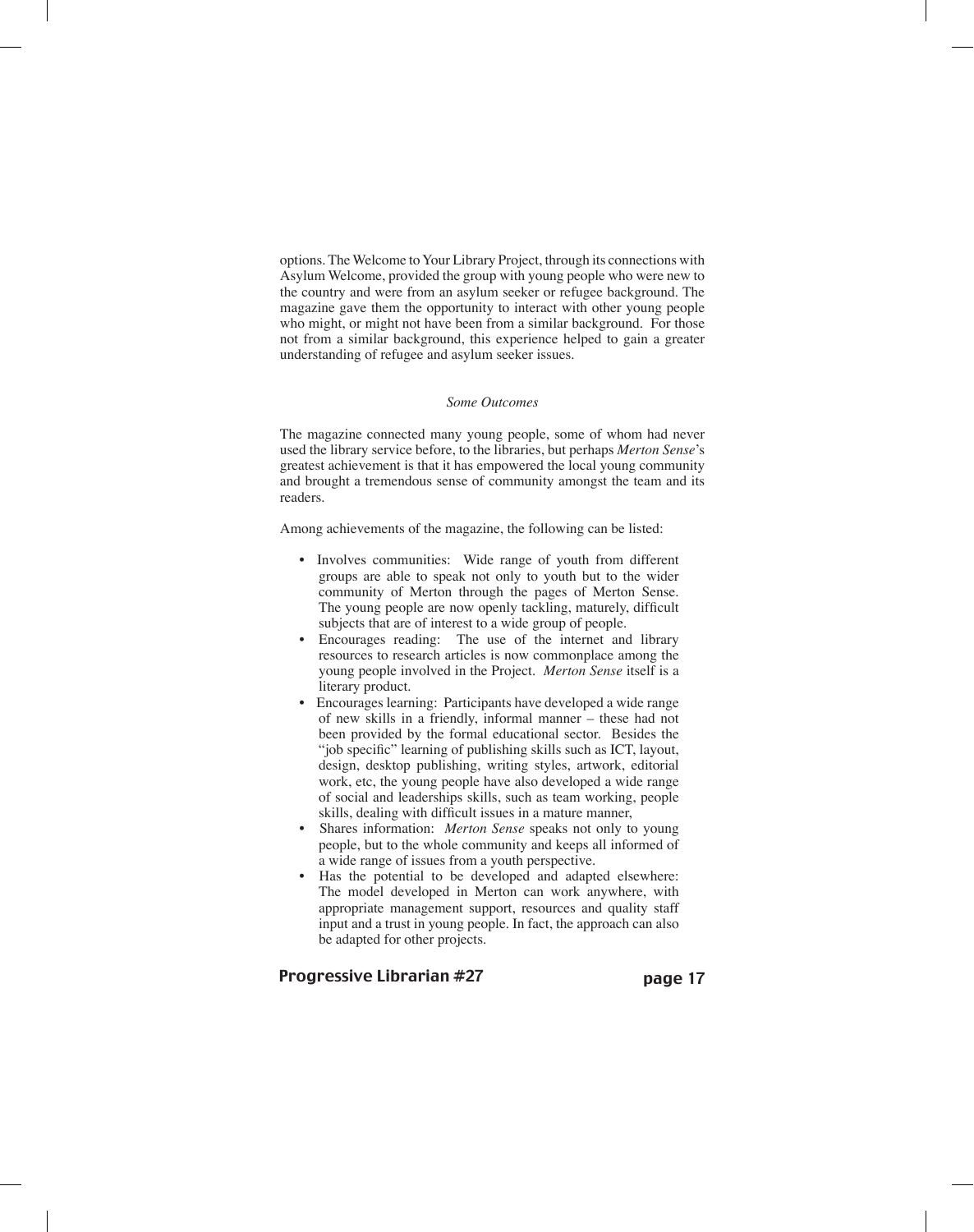One of the key achievements for all team members, however, is the engagement in a learning process entirely driven by individual wishes to develop in particular areas. Examples include creative writing; journalism; language and communication skills; marketing and fundraising skills. Although informal learning is a key aspect of public libraries, without such a project it would have been extremely difficult for MLHS to offer such a range of relevant, community-driven learning opportunities. The opportunities afforded by this project have led to a number of achievements including:

- Two of *Merton Sense*'s writers were picked up by national magazines to write articles in a freelance capacity.
- Three of the young people involved are now studying towards a career in the media, with *Merton Sense* forming an important part of their portfolios and increasing their employability options.
- *Merton Sense*'s resident poet, Amie Russell, won a local poetry competition in which this project encouraged her to participate and her work will now be published by Xpress in a new poetry anthology book.
- A number of young people have been awarded the Millennium Volunteer Award.

The editor of *Merton Sense*, Duane Melius, recalls what working on the magazine has meant for him:

For the first time since I left school there was a valuable opportunity for me… From here *Merton Sense* began. It has been a joy to watch the birth of an idea and witness its refinement. Being part of *Merton Sense* gives me a sense of identity. It is heartening to realise there are agents in the community willing to give people like me a chance. $18$ 

The magazine has gone from strength to strength and the initial print run has grown from 1000 to 15,000. A *Sense* website has now been developed.19

#### Merton Sense *– Strategic Issues and Lessons*

There is no doubt that *Merton Sense* has played a key role in reconnecting the library service to a large number of young people in Merton. These include not only the ones directly involved in all aspect of producing and writing the magazine, but also hundreds on the mailing list or who get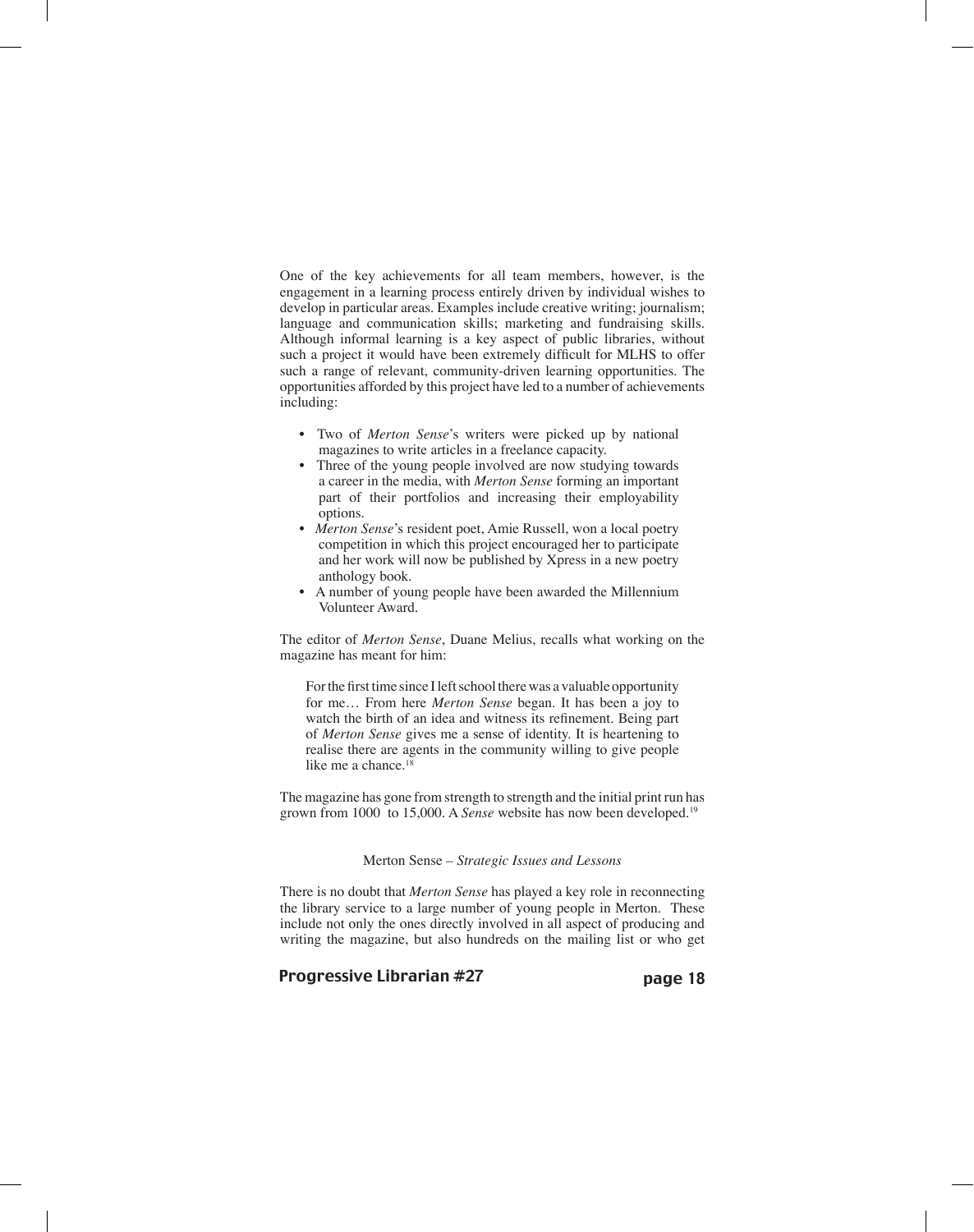copies through libraries, youth clubs, schools and in other ways. In the process, the library service was learning a new way of connecting with its potential users. The success of the project was recognised by the Youth Ofsted inspection in 2004:

At the *Merton Sense* magazine group, young people took responsibility for project development, set challenging targets, evaluated their own progress and gained formal accreditation.

One of the areas recognised as requiring attention in local and public service is the need for innovation. The *Merton Sense* project can be seen as an example of an innovative service development, which at the same time helped to develop new skills in managers and staff.

Another issue that should be understood in the context of making organisational change is the need for effective leadership with a clear vision, commitment and a strategy for ensuring success. In the case of Merton, this was certainly available during the period under review. *Merton Sense*  also provides a very clear example of how service users can take total ownership of a new service if they are able to influence the direction of the service and are allowed to have control over it. The key point is that an idea and a service should grip their imagination. The young people at *Merton Sense* are keen to keep the magazine going and are developing financial and political skills to meet the needs of this complex project. There are enough lessons here for local government managers to digest.

#### *Conclusion*

As societies develop, as new technologies create even more possibilities for growth, the communications and information sectors needs constantly to develop in keeping with major changes in society. There is thus huge potential for developing services that meet the new needs of all people and it is quite possible for libraries to be at the centre of this vastly changing world. Engaging with the traditional library commodity of information in a "non-traditional" way that responds to local contexts, via the involvement of local people in service design and development, will enable libraries to help bridge the gap between the information rich and the information poor. Libraries can thus play a part in better-enabling local people to take informed decisions.

However, realising this potential requires creativity, innovation, commitment and vision on the part of service leaders. Effective leadership in the information field, therefore, is the key to making libraries places where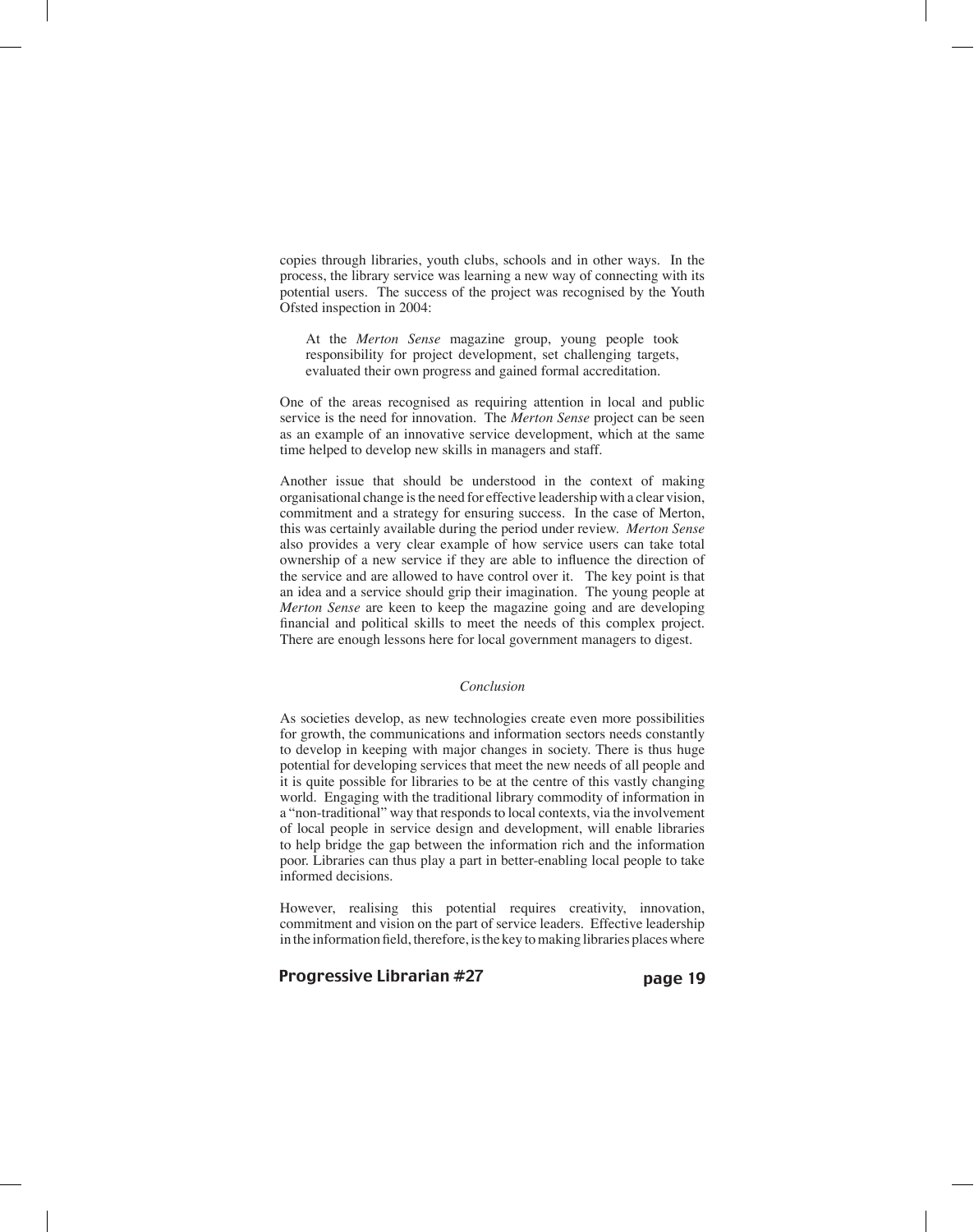different social, political and economic forces in conflict can deposit their various views, experiences, knowledge and world outlooks. By ensuring that this contradictory information and knowledge has an equal chance to be acquired, stored, heard and understood, librarians and libraries can, perhaps, find a new social role for themselves. They will then have played a meaningful social role in creating more just and "equal" societies.

As custodians of information, librarians everywhere have a role to play in eliminating the root causes of poverty, illiteracy, unemployment and inequality. It is no longer acceptable for libraries and librarians to refuse to acknowledge this social responsibility. The choice is simple: if the information profession does not acknowledge its social responsibility and act upon it, it will no longer have a social role. People will then develop alternative models of information and knowledge communication, which do meet their needs. There will then be no libraries as we know them today. The choice is ours to make – today.

#### **NOTES**

- 1. Karl Marx in his Theses on Feuerbach.
- 2. "Almost 30 per cent of the population use libraries for borrowing books or other items". Audit Commission (2002).
- 3. The politics of globalisation is covered admirably by A. Sivanandan in his article "Globalism's imperial war" (12 March 2003), available from < http://www.irr.org. uk/2003/march/ak000008.html>. The library aspects are covered by IFLA at: <http:// www.ifla.org/III/clm/p1/wto-ifla.htm#3>; see also Durrani (2000), especially pp.89- 94.
- 4. Ten point programme presented to the groups which met at the Vienna Conference of progressive librarians sponsored by KRIBIBIE (2000) Available from <http://www.libr. org/PLG/docs.html>.
- 5. Iverson (1998/99).
- 6. Ibid.
- 7. Muddiman (2000).
- 8. Rosenzweig, Mark (2005).
- 9. Jacques, Martin (2004).
- 10. Jowell (2004).
- 11. Lend it like Peckham! (2004).
- 12. DCMS, 2003.
- 13. See MLA website for further details: <http://www.mla.gov.uk/index.asp>.
- 14. See for example: Durrani, S. (2003) Review of the Framework of the Future. Library and Information Update. March 2003.
- 15. Iverson (1998/99).
- 16. This was covered in Library & Information Update 2(8) August 2003, p. 17.
- 17. This was a British Home Office and Department of Culture, Media and Sport-funded project whereby library services worked with Community Service Volunteers to encourage local people to volunteer their services to local libraries in the aim of service development.
- 18. Melius, Duane (2003).
- 19. See: <http://www.sense.ik.com/>. The magazine has now been renamed *Sense*.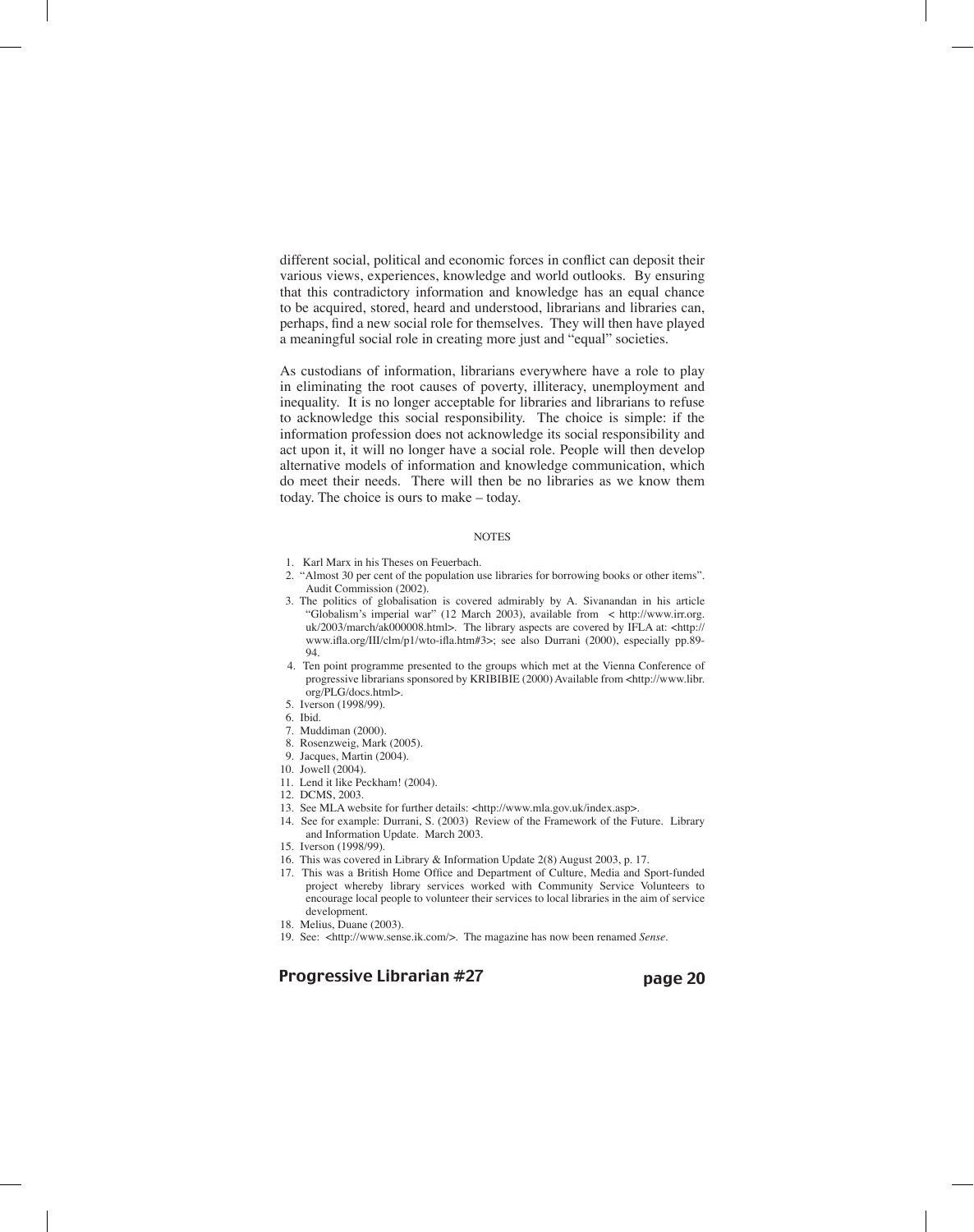#### WORKS CITED

- Audit Commission (2002): Building better libraries. London. Available from: <http:// www.audit-commission.gov.uk/reports/AC-REPORT.asp?CatID=&ProdID=9D0A 0DD1-3BF9-4c52-9112-67D520E7C0AB> [Accessed: 26 February, 2005]. DCMS (2003): Framework for the future: libraries, learning and information in the next decade. London: DCMS. Available from: http://www.culture.gov.uk/libraries\_and\_ communities/framework\_for\_the\_future.htm [Accessed: 26 February, 2005].
- Durrani, Shiraz (2000): "Returning a stare; people's struggles for political and social inclusion." *Open to All? The Public library and social exclusion*. (2000) Vol. 3: Working Paper no. 6, pp.87-110. London:Resource: [now: MLA]. Also published in *Progressive Librarian*. No. 17, Summer, 2000 (3-34).
- Durrani, Shiraz (2001): *Social and racial exclusion handbook for libraries, archives, museums, and galleries*. Nadderwater, Exeter (UK). 2nd edition, August 2001. Social Exclusion Action Planning Network.
- Durrani, Shiraz and Smallwood, Elizabeth (2003): "Mainstreaming equality, meeting needs; the Merton Library approach." *Library Management*. 24 (6)pp. 348-359.
- Durrani, Shiraz (2004): Changing world of public service. Presentation at the QLP-Youth session. 8th January 2004. Available from: <http://www.seapn.org.uk/qlp.html#reports> [Accessed 26 February, 2005].
- Durrani, Shiraz and Bartlett, Dean (2004): "Young people in control." *Public Library Journal.* Autumn 2004. pp. 22-25.
- Durrani, Shiraz. and Smallwood, Elizabeth (2004) "Building libraries without walls." *bis* (Bibliotek i Samhalle: Sweden). 2004 (2) pp. 18-22. ISSN 0345-1135.
- Durrani, Shiraz.: Creating a new library manager, creating a new library. Paper presented at the 2005 EFMD Conference on public sector management development: Management Development for Reform and Turnaround in the Public Sector. Modernising Managers for Modern Services. 3-4 March 2005. Hosted by: Nottingham Business School, The Nottingham Trent University.
- Employers Organisation for Local Authority (2004): Equality Standard for local government.<br>Available from: <http://www.lg-employers.gov.uk/diversity/equality/index.html>  $\text{th}\$  -thttp://www.lg-employers.gov.uk/diversity/equality/index.html> [Accessed: 26 February, 2005].
- Fulfilling their potential: A National Development Programme for Young People's Library Services (2004). Prepared by The Reading Agency as part of the Framework for the Future Action Plan. June 2004.
- Hunt, Fiona (2001): "The WTO and the threat to libraries." *Progressive Librarian* 18 (2001) 29-39. Available from: <http://www.libr.org/PL/>[[Accessed: 26 February, 2005].
- Improvement and Development Agency (2001): Local government improvement programme. London Borough of Merton, 19 - 23 March 2001. Available from: <http://www.idea. gov.uk/lgip/reviews/?id=merton> [Assessed 21 February, 2005].
- Iverson, Sandy (1998/99): "Librarianship and resistance." *Progressive Librarian*. 15, pp.14- 20. Available from: <http://www.libr.org/PL/> [Accessed: 26 February, 2005].
- Jacques, Martin (2004): "Our problem with abroad; Britain has become a deeply parochial place in the era of globalisation." *The Guardian*. August 21, 2004. Available from:<br>  $\langle \text{http://www.guardian.co.uk/comment/story/0,1287822,00.html}\rangle$  [Accessed: 26 <http://www.guardian.co.uk/comment/story/0,,1287822,00.html> February, 2005]
- Jowell, Tessa (2004): DCMS public libraries seminar, 21 June, 2004. Quotes taken from notes by Alison Bramley for SCL members.
- Kundnani, Arun (2004): Fighting writing. September 2004. Available from: <http://www. irr.org.uk/2004/september/ak000007.html> [Accessed: 26 February, 2005].
- Laser Foundation (2005): Libraries, a vision: the public library service in 2015. London: Laser Foundation.
- "Lend it like Peckham!" (2004): *Library and Information Update*. 3(7-8) July-August.